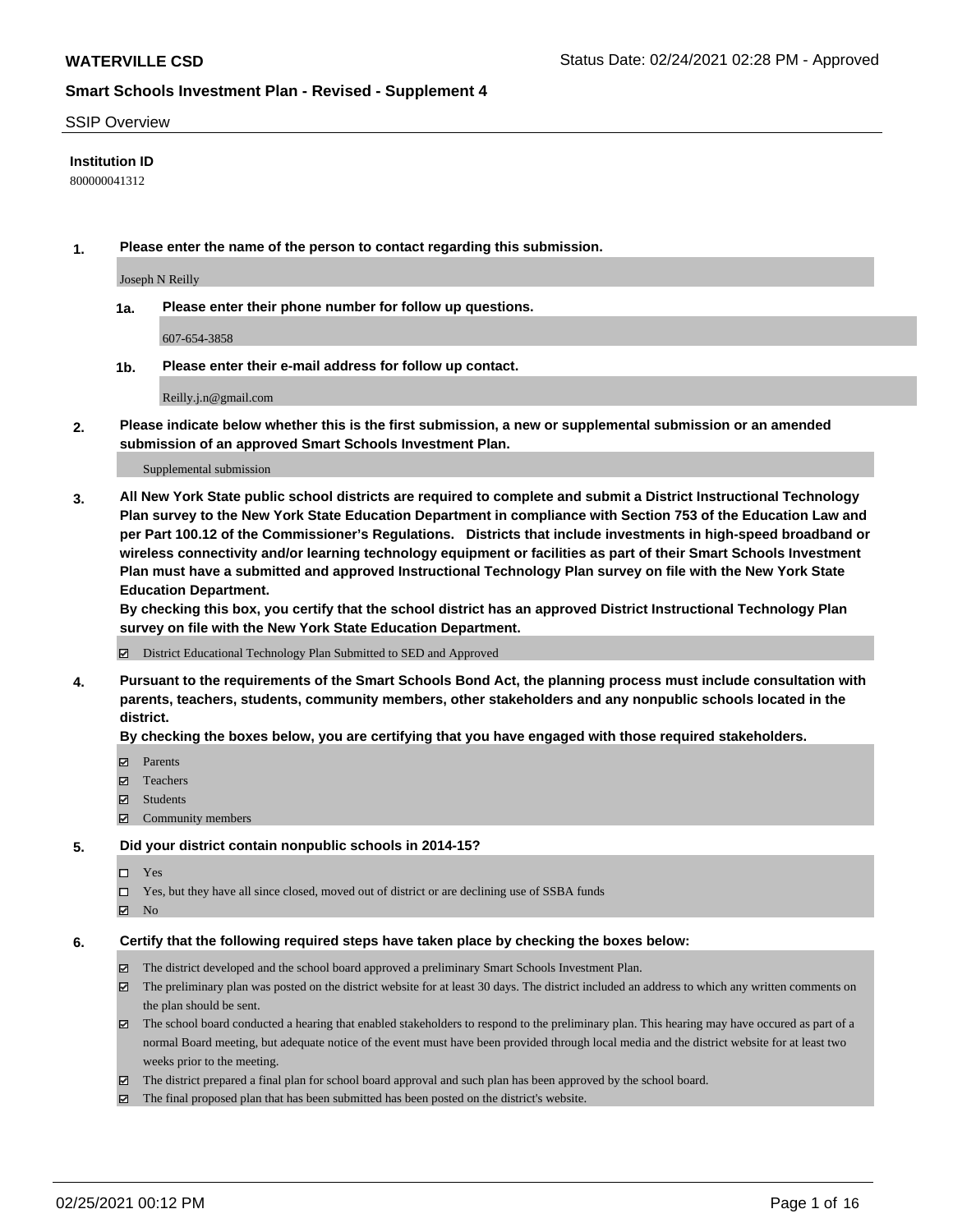SSIP Overview

**6a. Please upload the proposed Smart Schools Investment Plan (SSIP) that was posted on the district's website, along with any supporting materials. Note that this should be different than your recently submitted Educational Technology Survey. The Final SSIP, as approved by the School Board, should also be posted on the website and remain there during the course of the projects contained therein.**

Waterville www.watervillecsd.org Page 2577.pdf

**6b. Enter the webpage address where the final Smart Schools Investment Plan is posted. The Plan should remain posted for the life of the included projects.**

https://www.watervillecsd.org/Page/2577

**7. Please enter an estimate of the total number of students and staff that will benefit from this Smart Schools Investment Plan based on the cumulative projects submitted to date.**

830

**8. An LEA/School District may partner with one or more other LEA/School Districts to form a consortium to pool Smart Schools Bond Act funds for a project that meets all other Smart School Bond Act requirements. Each school district participating in the consortium will need to file an approved Smart Schools Investment Plan for the project and submit a signed Memorandum of Understanding that sets forth the details of the consortium including the roles of each respective district.**

 $\Box$  The district plans to participate in a consortium to partner with other school district(s) to implement a Smart Schools project.

### **9. Please enter the name and 6-digit SED Code for each LEA/School District participating in the Consortium.**

| Partner LEA/District | <b>ISED BEDS Code</b> |
|----------------------|-----------------------|
| (No Response)        | (No Response)         |

#### **10. Please upload a signed Memorandum of Understanding with all of the participating Consortium partners.**

(No Response)

**11. Your district's Smart Schools Bond Act Allocation is:**

\$997,805

#### **12. Final 2014-15 BEDS Enrollment to calculate Nonpublic Sharing Requirement**

|            | Public Enrollment | Nonpublic Enrollment | Total Enrollment | Nonpublic Percentage |
|------------|-------------------|----------------------|------------------|----------------------|
| Enrollment | 774               |                      | 774.00           | 0.00                 |

**13. This table compares each category budget total, as entered in that category's page, to the total expenditures listed in the category's expenditure table. Any discrepancies between the two must be resolved before submission.**

|                                          | Sub-Allocations | <b>Expenditure Totals</b> | <b>Difference</b> |
|------------------------------------------|-----------------|---------------------------|-------------------|
| <b>School Connectivity</b>               | 170,005.00      | 170,005.00                | 0.00              |
| Connectivity Projects for<br>Communities | 0.00            | 0.00                      | 0.00              |
| Classroom Technology                     | 0.00            | 0.00                      | 0.00              |
| Pre-Kindergarten Classrooms              | 0.00            | 0.00                      | 0.00              |
| Replace Transportable<br>Classrooms      | 0.00            | 0.00                      | 0.00              |
| High-Tech Security Features              | 271,397.00      | 271,397.00                | 0.00              |
| Nonpublic Loan                           | 0.00            | 0.00                      | 0.00              |
| Totals:                                  |                 |                           |                   |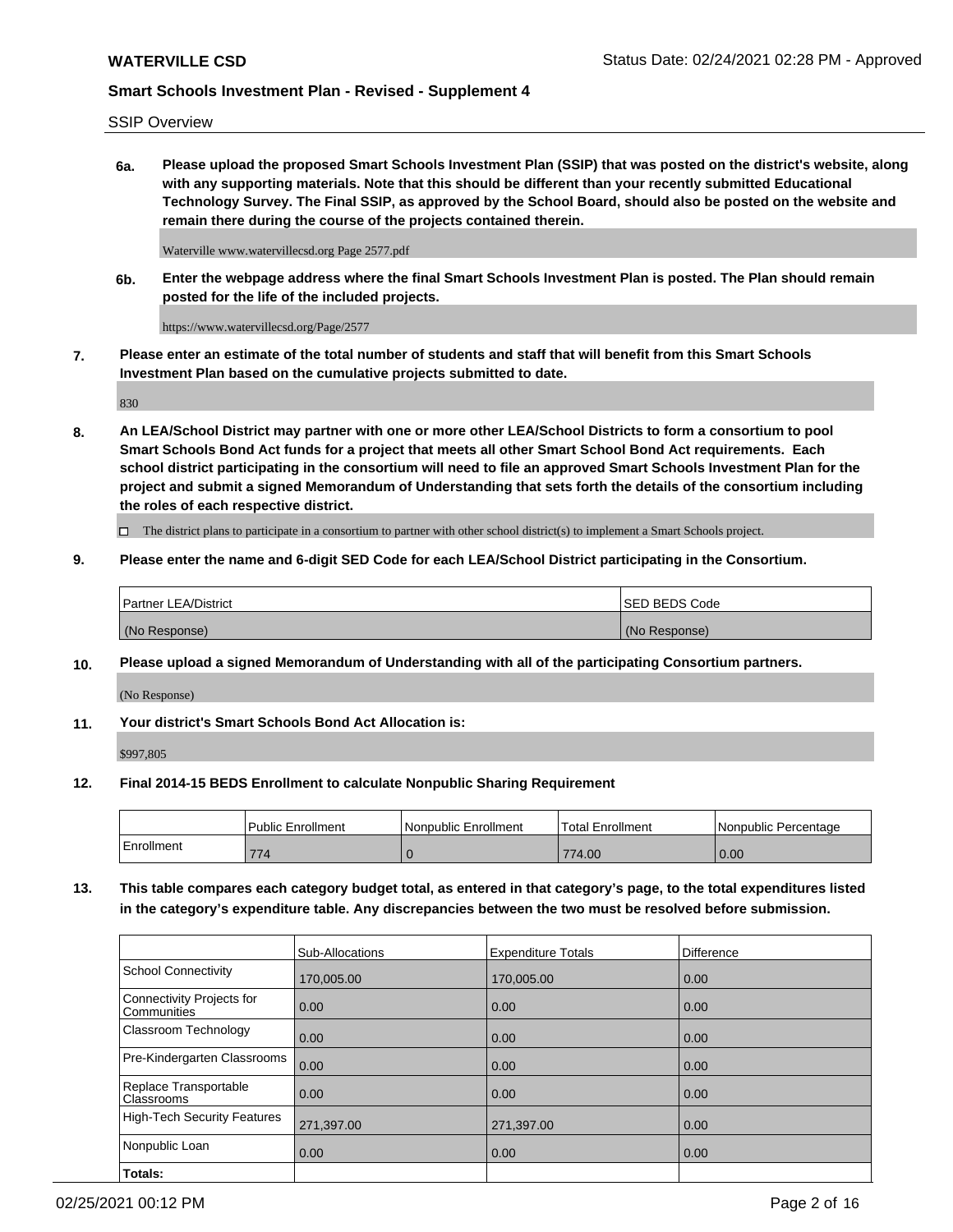SSIP Overview

| Sub-Allocations | l Expenditure Totals | <b>Difference</b> |
|-----------------|----------------------|-------------------|
| 441,402         | 441,402              |                   |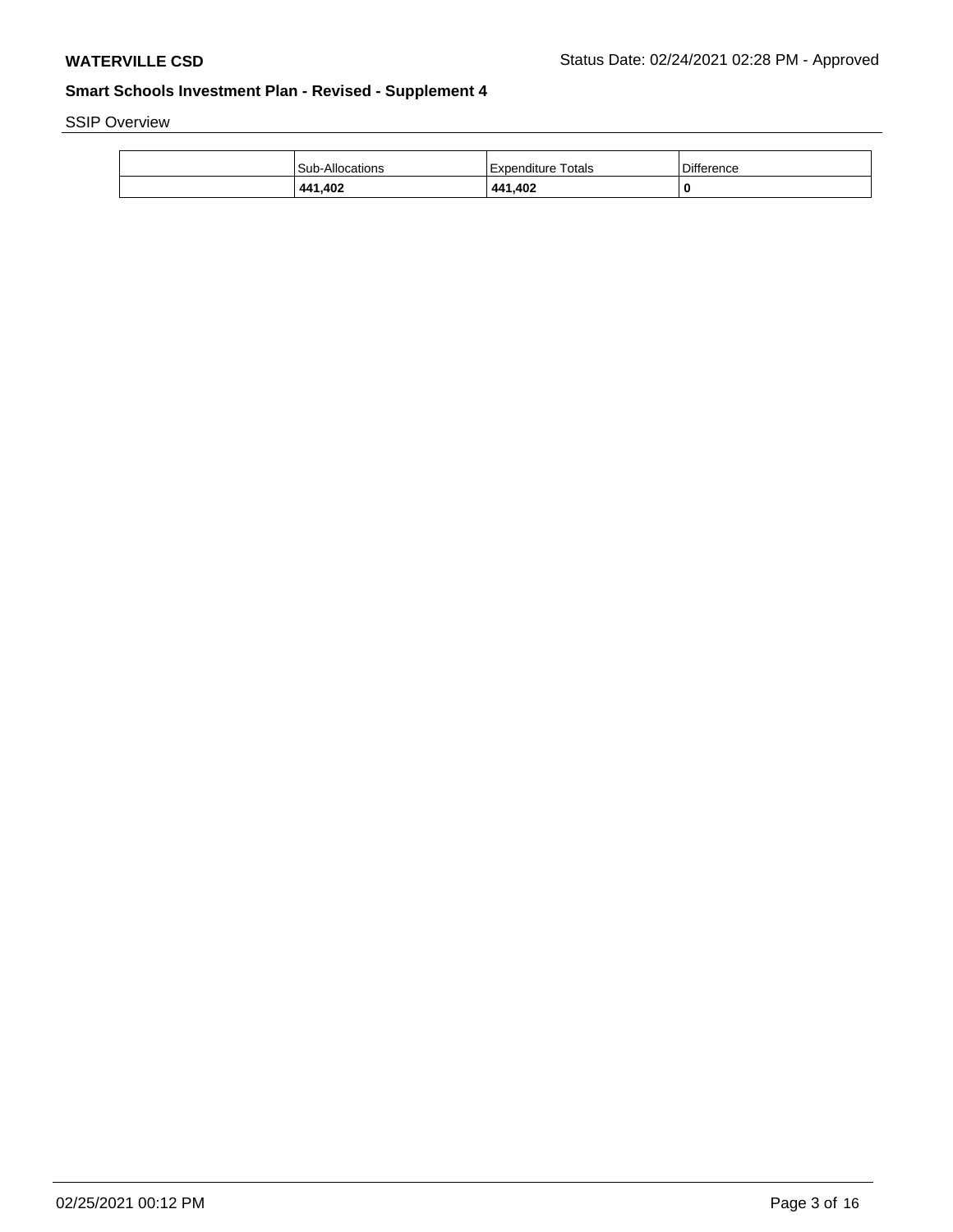School Connectivity

- **1. In order for students and faculty to receive the maximum benefit from the technology made available under the Smart Schools Bond Act, their school buildings must possess sufficient connectivity infrastructure to ensure that devices can be used during the school day. Smart Schools Investment Plans must demonstrate that:**
	- **• sufficient infrastructure that meets the Federal Communications Commission's 100 Mbps per 1,000 students standard currently exists in the buildings where new devices will be deployed, or**
	- **• is a planned use of a portion of Smart Schools Bond Act funds, or**
	- **• is under development through another funding source.**

**Smart Schools Bond Act funds used for technology infrastructure or classroom technology investments must increase the number of school buildings that meet or exceed the minimum speed standard of 100 Mbps per 1,000 students and staff within 12 months. This standard may be met on either a contracted 24/7 firm service or a "burstable" capability. If the standard is met under the burstable criteria, it must be:**

**1. Specifically codified in a service contract with a provider, and**

**2. Guaranteed to be available to all students and devices as needed, particularly during periods of high demand, such as computer-based testing (CBT) periods.**

**Please describe how your district already meets or is planning to meet this standard within 12 months of plan submission.**

Waterville Central School subscribes to broadband services through the Madison Oneida Regional Information Center. They currently exceed this standard.

- **1a. If a district believes that it will be impossible to meet this standard within 12 months, it may apply for a waiver of this requirement, as described on the Smart Schools website. The waiver must be filed and approved by SED prior to submitting this survey.**
	- $\Box$  By checking this box, you are certifying that the school district has an approved waiver of this requirement on file with the New York State Education Department.
- **2. Connectivity Speed Calculator (Required). If the district currently meets the required speed, enter "Currently Met" in the last box: Expected Date When Required Speed Will be Met.**

|                  | INumber of      | Required Speed | Current Speed in Expected Speed |                                      | Expected Date        |
|------------------|-----------------|----------------|---------------------------------|--------------------------------------|----------------------|
|                  | <b>Students</b> | l in Mbps      | <b>Mbps</b>                     | to be Attained                       | When Required        |
|                  |                 |                |                                 | Within 12 Months 1Speed Will be Met1 |                      |
| Calculated Speed | 773             | 77.30          | 1000                            | 1000                                 | <b>Currently Met</b> |

**3. Describe how you intend to use Smart Schools Bond Act funds for high-speed broadband and/or wireless connectivity projects in school buildings.**

Waterville Central is committed to ongoing upgrades and support for their network connectivity in their buildings. Three years ago the district used Federal Erate dollars for an upgrade to both the switching and the wifi capacity of the district. With this application, Waterville wishes to complete Phase 2 of this ongoing process. Included are switch upgrades to expand the POE capacity and provide for 10 gig throughput between closets and 1 gig to the individual desktop or wifi access point. Additionally, the district plans to continue the ongoing upgrade of uninterruptible power back ups. With telephones and security now network dependent, the continued operation of those devices during a power outage is essential.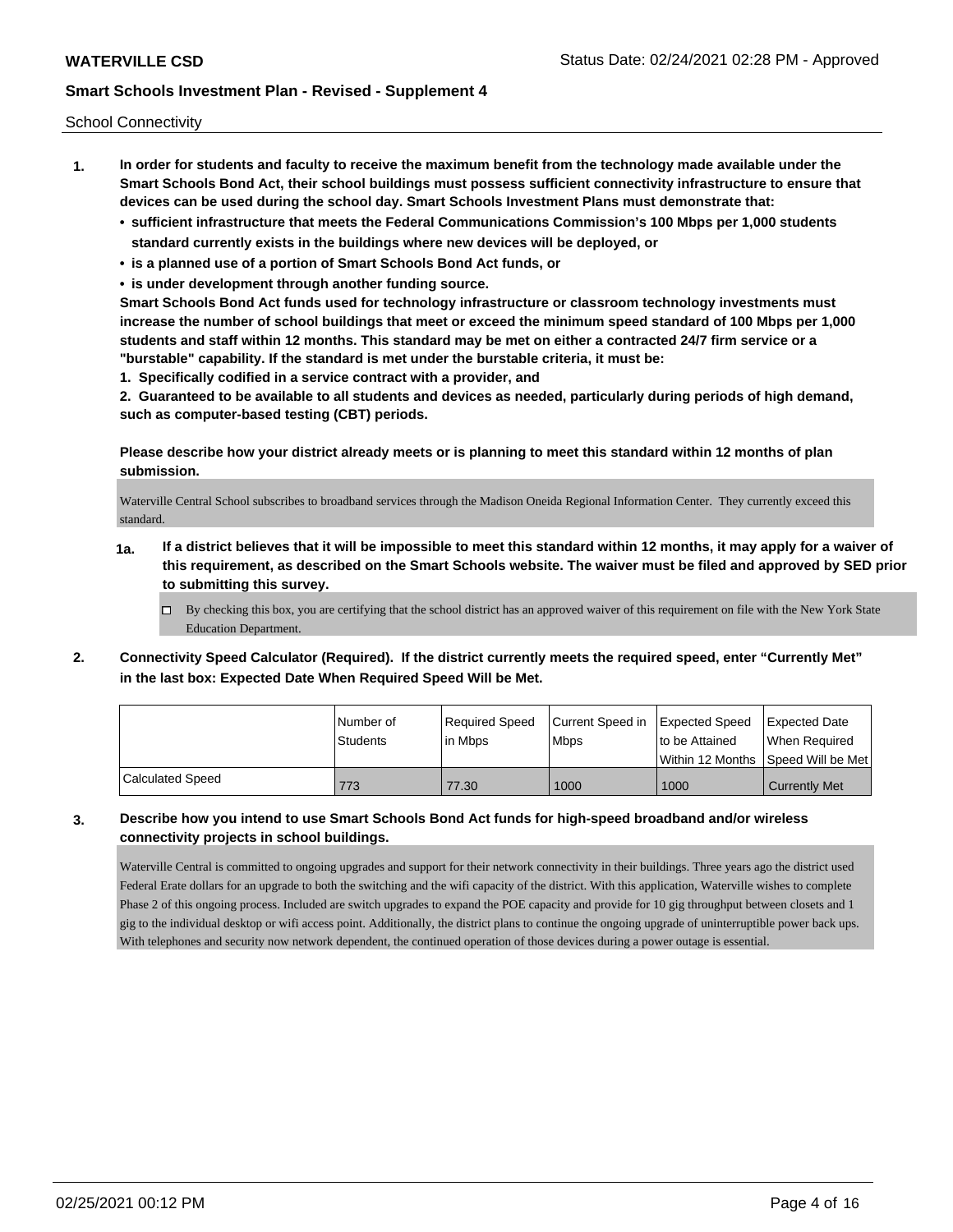School Connectivity

**4. Describe the linkage between the district's District Instructional Technology Plan and how the proposed projects will improve teaching and learning. (There should be a link between your response to this question and your responses to Question 1 in Section IV - NYSED Initiatives Alignment: "Explain how the district use of instructional technology will serve as a part of a comprehensive and sustained effort to support rigorous academic standards attainment and performance improvement for students."** 

**Your answer should also align with your answers to the questions in Section II - Strategic Technology Planning and the associated Action Steps in Section III - Action Plan.)**

Waterville Central School has established the support of a one-to-one learning environment as a key component of their technology goals. Currently, they have worked with Oneida Herkimer Madison Technology Planning to install network infrastructure to support learning by all students in any learning space. The district wishes to sustain this effort through a 10 year plan using a combination of Smart Schools and Federal Erate funds to guarantee that this capacity continues to be available both via hard wired connection and via wifi connection.

**5. If the district wishes to have students and staff access the Internet from wireless devices within the school building, or in close proximity to it, it must first ensure that it has a robust Wi-Fi network in place that has sufficient bandwidth to meet user demand.**

**Please describe how you have quantified this demand and how you plan to meet this demand.**

Waterville has a strong, ongoing relationship with the Oneida Herkimer Madison BOCES. On a regular basis, the technology team from OHM works in the building with both the administration and the staff to measure the instructional and administrative requirements of the district network. The team studies the number of students and staff in each area on a regular basis and adjust the recommended hardware for each of those locations if necessary. This plan is a component of the ongoing support of that plan with both wifi and hard wired network equipment included.

**6. Smart Schools plans with any expenditures in the School Connectivity category require a project number from the Office of Facilities Planning. Districts must submit an SSBA LOI and receive project numbers prior to submitting the SSIP. As indicated on the LOI, some projects may be eligible for a streamlined review and will not require a building permit.**

**Please indicate on a separate row each project number given to you by the Office of Facilities Planning.**

| Project Number        |  |
|-----------------------|--|
| 41-19-02-04-7-999-BA1 |  |

**7. Certain high-tech security and connectivity infrastructure projects may be eligible for an expedited review process as determined by the Office of Facilities Planning.**

#### **Was your project deemed eligible for streamlined review?**

Yes

**7a. Districts that choose the Streamlined Review Process will be required to certify that they have reviewed all installations with their licensed architect or engineer of record and provide that person's name and license number. The licensed professional must review the products and proposed method of installation prior to implementation and review the work during and after completion in order to affirm that the work was codecompliant, if requested.**

 $\boxtimes$  I certify that I have reviewed all installations with a licensed architect or engineer of record.

**8. Include the name and license number of the architect or engineer of record.**

| Name                 | License Number |
|----------------------|----------------|
| <b>Chris Crolius</b> | 22954          |

**9. Public Expenditures – Loanable (Counts toward the nonpublic loan calculation)**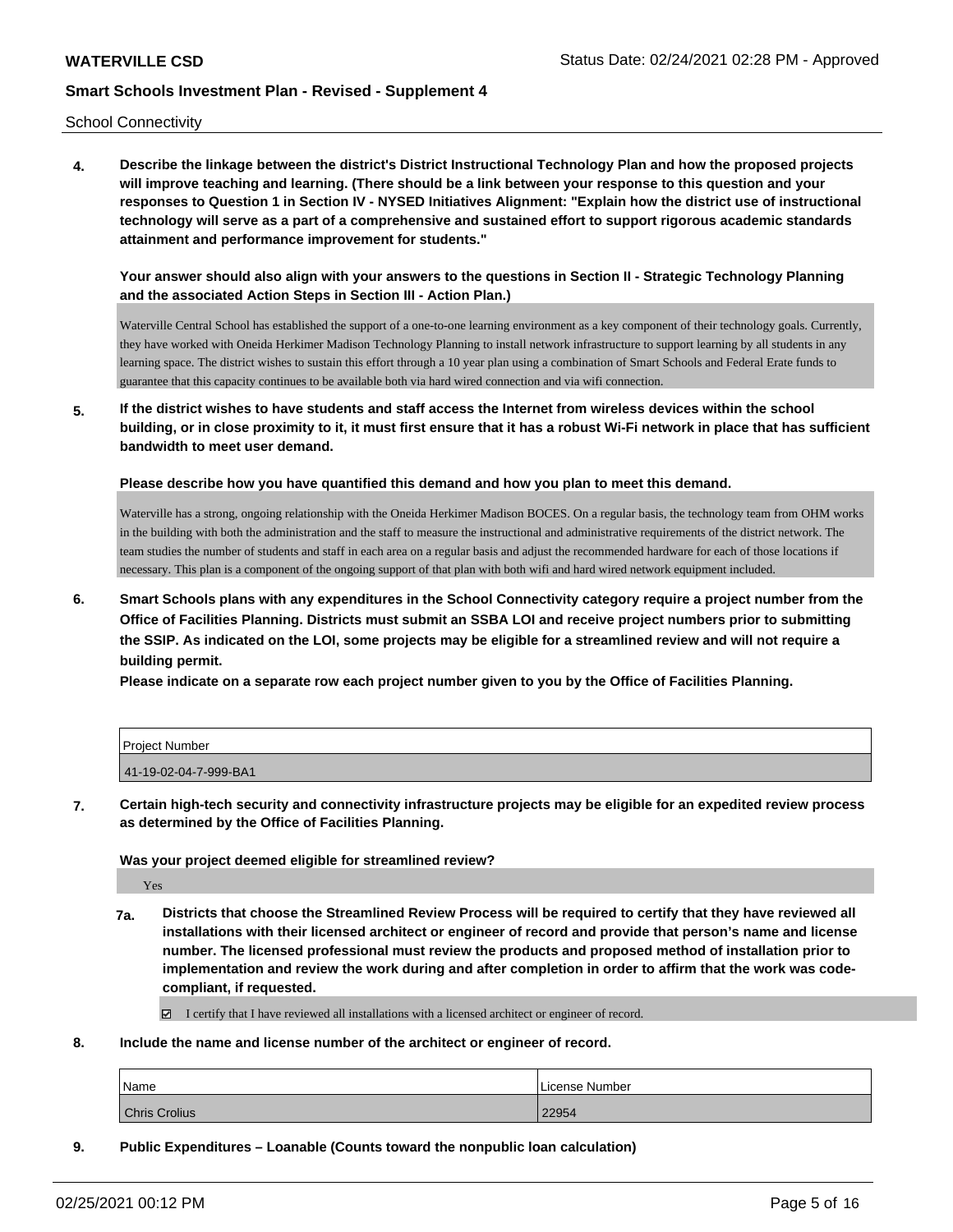School Connectivity

| Select the allowable expenditure type.<br>Repeat to add another item under each type. | <b>PUBLIC</b> Items to be<br>l Purchased | <b>Quantity</b>  | <b>Cost Per Item</b> | <b>Total Cost</b> |
|---------------------------------------------------------------------------------------|------------------------------------------|------------------|----------------------|-------------------|
| (No Response)                                                                         | (No Response)                            | (No<br>Response) | l (No<br>Response)   | $\overline{0.00}$ |
|                                                                                       |                                          | 0                | 0.00                 |                   |

**10. Public Expenditures – Non-Loanable (Does not count toward nonpublic loan calculation)**

| Select the allowable expenditure | <b>PUBLIC</b> Items to be purchased                    | Quantity | Cost per Item | <b>Total Cost</b> |
|----------------------------------|--------------------------------------------------------|----------|---------------|-------------------|
| type.                            |                                                        |          |               |                   |
| Repeat to add another item under |                                                        |          |               |                   |
| each type.                       |                                                        |          |               |                   |
| Network/Access Costs             | Cisco 4506 Core Swith                                  |          | 12,000.00     | 12,000.00         |
| Network/Access Costs             | Cisco 9200 48 Port Switches                            | 21       | 4,000.00      | 84,000.00         |
| <b>Network/Access Costs</b>      | HP/Aruba AP 215 wifi access points                     | 20       | 750.00        | 15,000.00         |
| <b>Connections/Components</b>    | SFP-10G-LRM= 10 Gb connection<br>module                | 15       | 475.00        | 7,125.00          |
| <b>Connections/Components</b>    | SFP-H10GB-CU5M= 10gb 5 meter<br>connector 3            | 34       | 70.00         | 2,380.00          |
| Network/Access Costs             | APC SMART UPS2200 - Uninterrupted   10<br>Power Supply |          | 750.00        | 7,500.00          |
| <b>Network/Access Costs</b>      | <b>HP/Aruba Wireless Controller</b>                    |          | 10,000.00     | 10,000.00         |
| Network/Access Costs             | Dell R 420 Servers                                     | 2        | 16,000.00     | 32,000.00         |
|                                  |                                                        | 104      | 44,045.00     | 170,005           |

### **11. Final 2014-15 BEDS Enrollment to calculate Nonpublic Sharing Requirement (no changes allowed.)**

|            | <b>Public Enrollment</b> | Nonpublic Enrollment | <b>Total Enrollment</b> | l Nonpublic Percentage |
|------------|--------------------------|----------------------|-------------------------|------------------------|
| Enrollment | 77.<br>$\frac{1}{4}$     |                      | 774.00                  | 0.00                   |

#### **12. Total Public Budget - Loanable (Counts toward the nonpublic loan calculation)**

|                                               | Public Allocations | <b>Estimated Nonpublic Loan</b><br>Amount | <b>Estimated Total Sub-Allocations</b> |
|-----------------------------------------------|--------------------|-------------------------------------------|----------------------------------------|
| Network/Access Costs                          | 0.00               | 0.00                                      | 0.00                                   |
| School Internal Connections and<br>Components | 0.00               | 0.00                                      | 0.00                                   |
| Other                                         | 0.00               | 0.00                                      | 0.00                                   |
| Totals:                                       | 0.00               |                                           |                                        |

### **13. Total Public Budget – Non-Loanable (Does not count toward the nonpublic loan calculation)**

|                            | lSub-      |
|----------------------------|------------|
|                            | Allocation |
| Network/Access Costs       | 160,500.00 |
| <b>Outside Plant Costs</b> | 0.00       |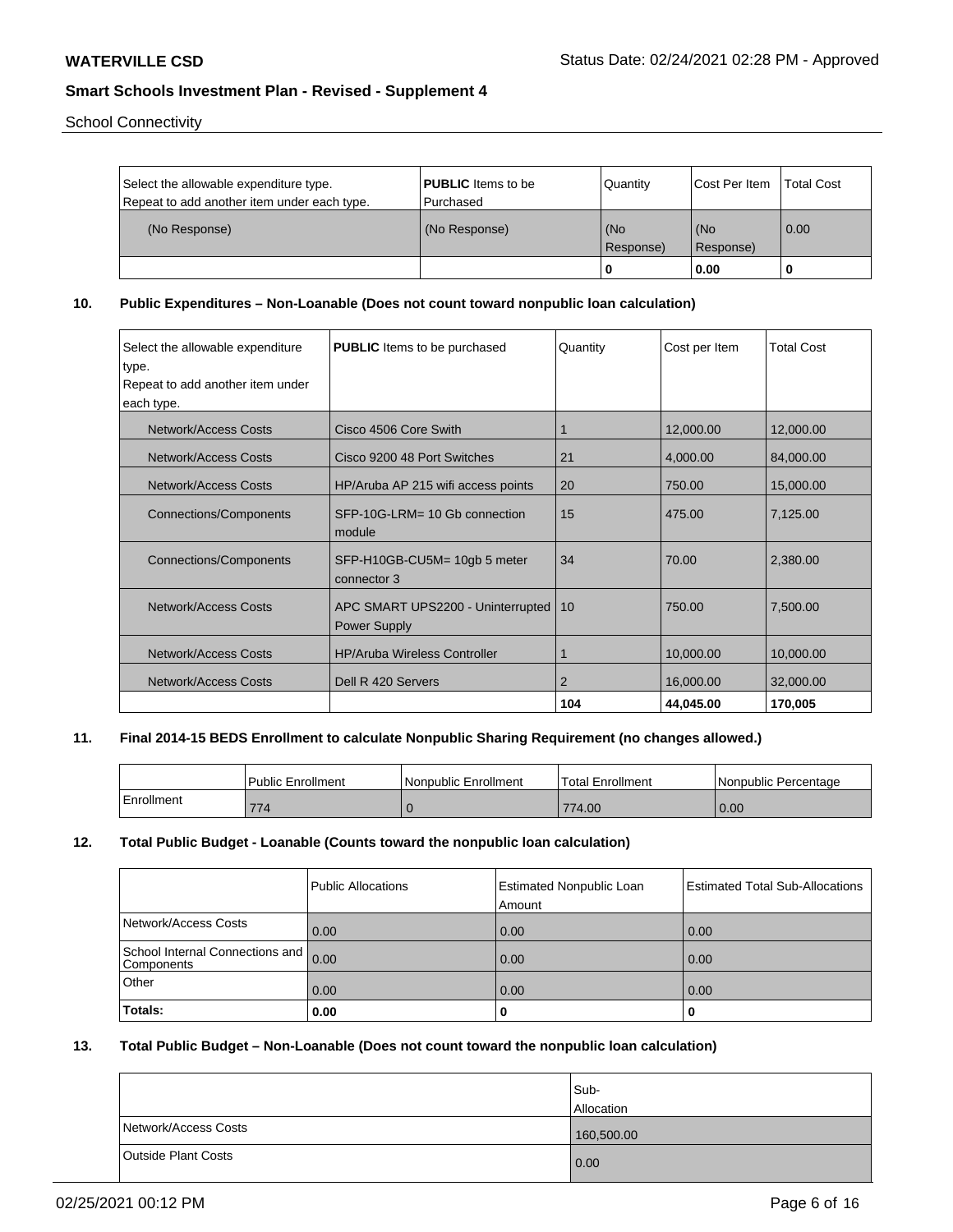School Connectivity

|                                            | Sub-<br>Allocation |
|--------------------------------------------|--------------------|
| School Internal Connections and Components | 9,505.00           |
| <b>Professional Services</b>               | 0.00               |
| Testing                                    | 0.00               |
| Other Upfront Costs                        | 0.00               |
| <b>Other Costs</b>                         | 0.00               |
| Totals:                                    | 170,005.00         |

## **14. School Connectivity Totals**

|                          | Total Sub-Allocations |
|--------------------------|-----------------------|
| Total Loanable Items     | 0.00                  |
| Total Non-Ioanable Items | 170,005.00            |
| Totals:                  | 170,005               |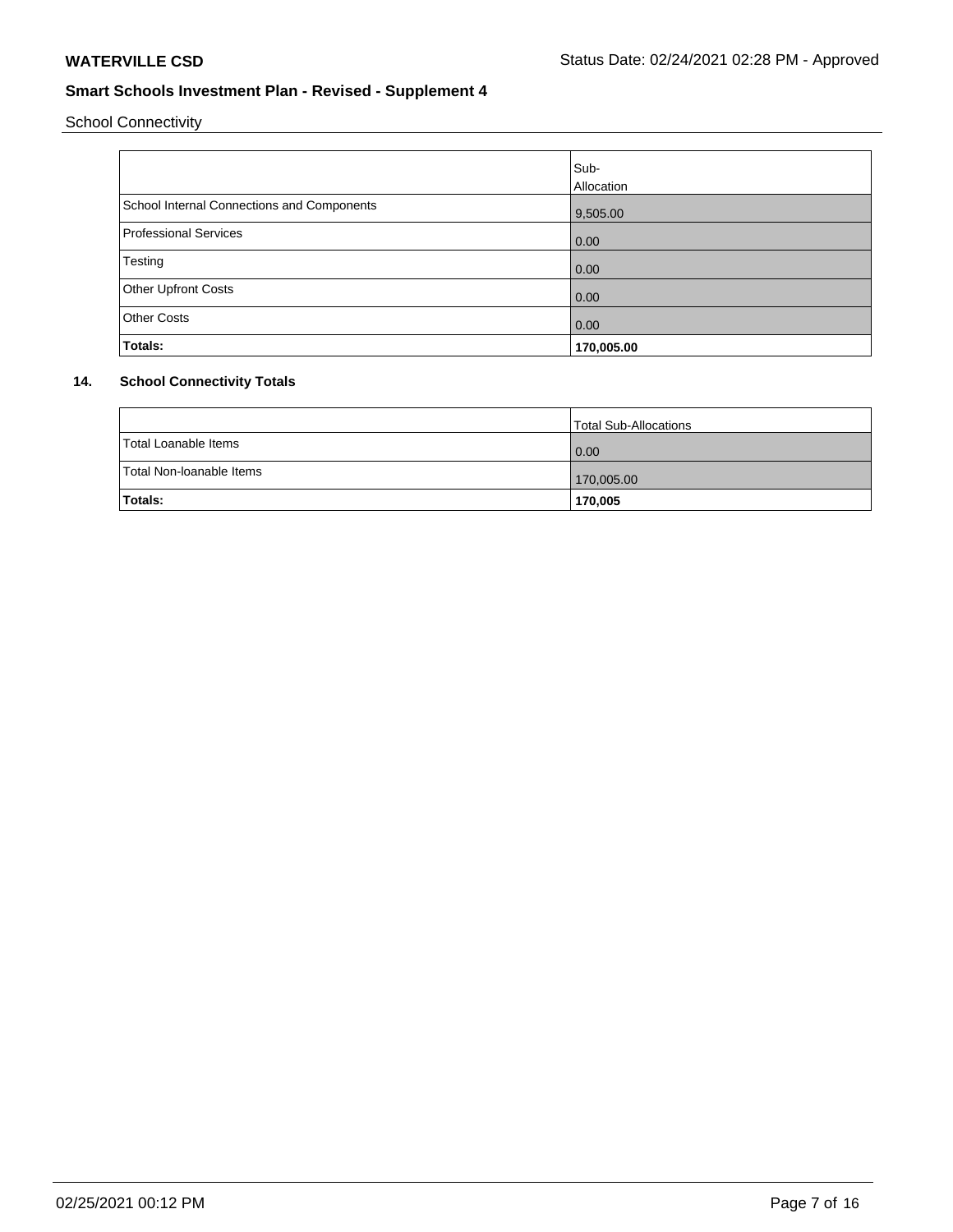Community Connectivity (Broadband and Wireless)

**1. Describe how you intend to use Smart Schools Bond Act funds for high-speed broadband and/or wireless connectivity projects in the community.**

(No Response)

**2. Please describe how the proposed project(s) will promote student achievement and increase student and/or staff access to the Internet in a manner that enhances student learning and/or instruction outside of the school day and/or school building.**

(No Response)

**3. Community connectivity projects must comply with all the necessary local building codes and regulations (building and related permits are not required prior to plan submission).**

 $\Box$  I certify that we will comply with all the necessary local building codes and regulations.

**4. Please describe the physical location of the proposed investment.**

(No Response)

**5. Please provide the initial list of partners participating in the Community Connectivity Broadband Project, along with their Federal Tax Identification (Employer Identification) number.**

| <b>Project Partners</b> | l Federal ID # |
|-------------------------|----------------|
| (No Response)           | (No Response)  |

**6. Please detail the type, quantity, per unit cost and total cost of the eligible items under each sub-category.**

| Select the allowable expenditure | Item to be purchased | Quantity      | Cost per Item | <b>Total Cost</b> |
|----------------------------------|----------------------|---------------|---------------|-------------------|
| type.                            |                      |               |               |                   |
| Repeat to add another item under |                      |               |               |                   |
| each type.                       |                      |               |               |                   |
| (No Response)                    | (No Response)        | (No Response) | (No Response) | 0.00              |
|                                  |                      | o             | 0.00          |                   |

**7. If you are submitting an allocation for Community Connectivity, complete this table.**

**Note that the calculated Total at the bottom of the table must equal the Total allocation for this category that you entered in the SSIP Overview overall budget.**

|                                    | Sub-Allocation |
|------------------------------------|----------------|
| Network/Access Costs               | (No Response)  |
| Outside Plant Costs                | (No Response)  |
| <b>Tower Costs</b>                 | (No Response)  |
| <b>Customer Premises Equipment</b> | (No Response)  |
| <b>Professional Services</b>       | (No Response)  |
| Testing                            | (No Response)  |
| <b>Other Upfront Costs</b>         | (No Response)  |
| <b>Other Costs</b>                 | (No Response)  |
| Totals:                            | 0.00           |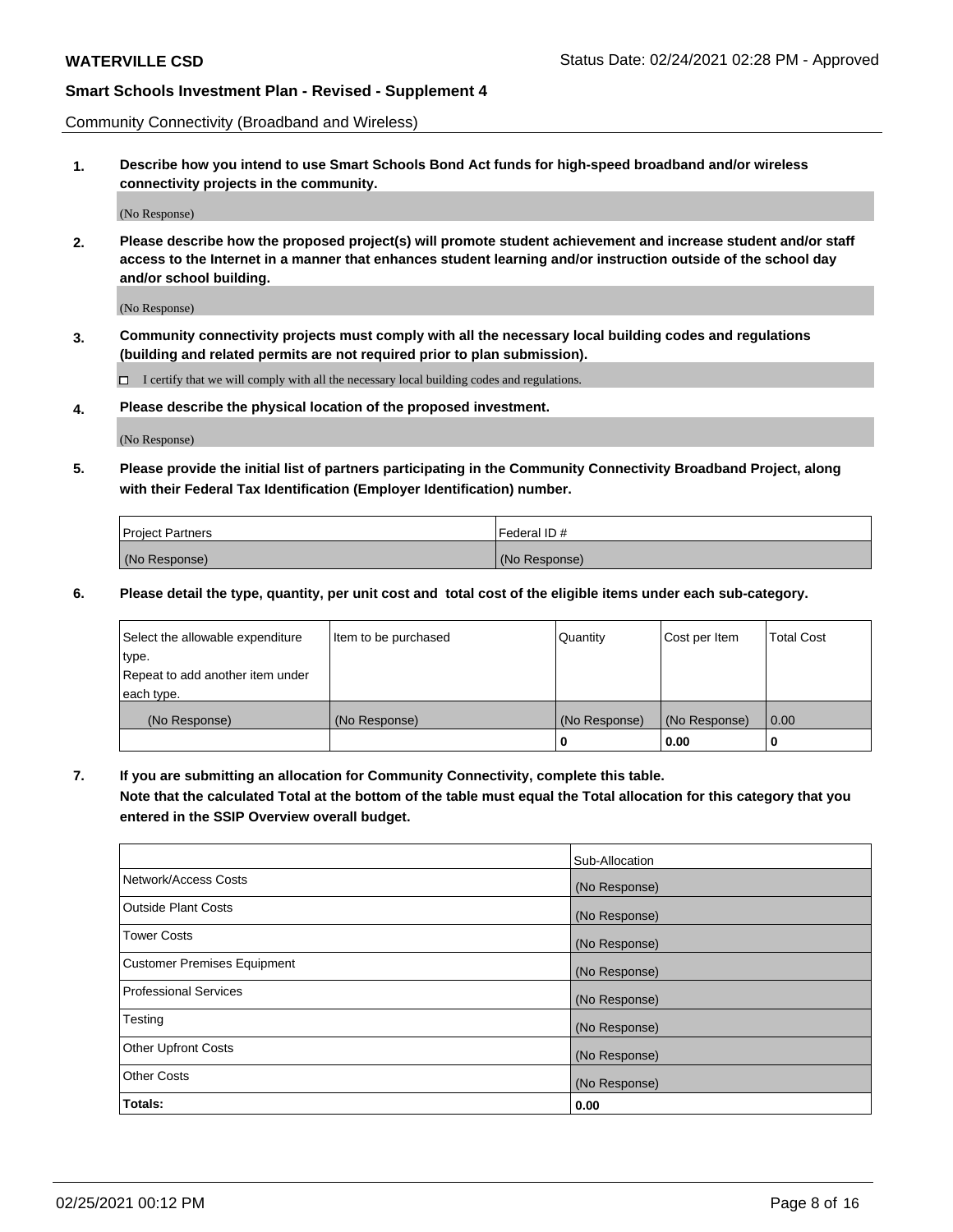#### Classroom Learning Technology

**1. In order for students and faculty to receive the maximum benefit from the technology made available under the Smart Schools Bond Act, their school buildings must possess sufficient connectivity infrastructure to ensure that devices can be used during the school day. Smart Schools Investment Plans must demonstrate that sufficient infrastructure that meets the Federal Communications Commission's 100 Mbps per 1,000 students standard currently exists in the buildings where new devices will be deployed, or is a planned use of a portion of Smart Schools Bond Act funds, or is under development through another funding source. Smart Schools Bond Act funds used for technology infrastructure or classroom technology investments must increase the number of school buildings that meet or exceed the minimum speed standard of 100 Mbps per 1,000 students and staff within 12 months. This standard may be met on either a contracted 24/7 firm service or a "burstable" capability. If the standard is met under the burstable criteria, it must be:**

**1. Specifically codified in a service contract with a provider, and**

**2. Guaranteed to be available to all students and devices as needed, particularly during periods of high demand, such as computer-based testing (CBT) periods.**

**Please describe how your district already meets or is planning to meet this standard within 12 months of plan submission.**

(No Response)

- **1a. If a district believes that it will be impossible to meet this standard within 12 months, it may apply for a waiver of this requirement, as described on the Smart Schools website. The waiver must be filed and approved by SED prior to submitting this survey.**
	- By checking this box, you are certifying that the school district has an approved waiver of this requirement on file with the New York State Education Department.
- **2. Connectivity Speed Calculator (Required). If the district currently meets the required speed, enter "Currently Met" in the last box: Expected Date When Required Speed Will be Met.**

|                  | l Number of     | Required Speed | Current Speed in | <b>Expected Speed</b> | <b>Expected Date</b>                |
|------------------|-----------------|----------------|------------------|-----------------------|-------------------------------------|
|                  | <b>Students</b> | l in Mbps      | l Mbps           | to be Attained        | When Required                       |
|                  |                 |                |                  |                       | Within 12 Months  Speed Will be Met |
| Calculated Speed | (No Response)   | 0.00           | (No Response)    | l (No Response)       | (No Response)                       |

**3. If the district wishes to have students and staff access the Internet from wireless devices within the school building, or in close proximity to it, it must first ensure that it has a robust Wi-Fi network in place that has sufficient bandwidth to meet user demand.**

**Please describe how you have quantified this demand and how you plan to meet this demand.**

(No Response)

**4. All New York State public school districts are required to complete and submit an Instructional Technology Plan survey to the New York State Education Department in compliance with Section 753 of the Education Law and per Part 100.12 of the Commissioner's Regulations.**

**Districts that include educational technology purchases as part of their Smart Schools Investment Plan must have a submitted and approved Instructional Technology Plan survey on file with the New York State Education Department.**

- By checking this box, you are certifying that the school district has an approved Instructional Technology Plan survey on file with the New York State Education Department.
- **5. Describe the devices you intend to purchase and their compatibility with existing or planned platforms or systems. Specifically address the adequacy of each facility's electrical, HVAC and other infrastructure necessary to install and support the operation of the planned technology.**

(No Response)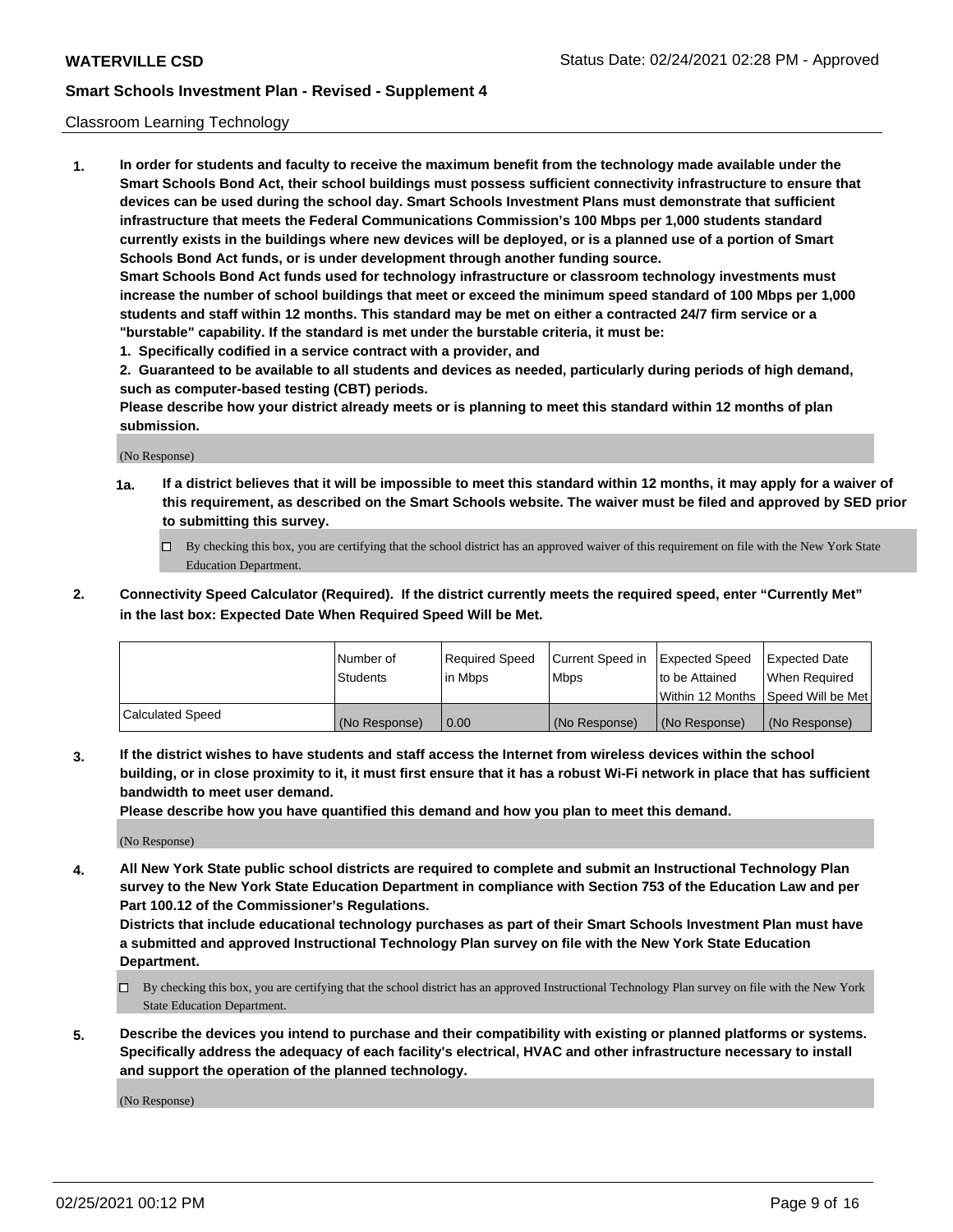#### Classroom Learning Technology

- **6. Describe how the proposed technology purchases will:**
	- **> enhance differentiated instruction;**
	- **> expand student learning inside and outside the classroom;**
	- **> benefit students with disabilities and English language learners; and**
	- **> contribute to the reduction of other learning gaps that have been identified within the district.**

**The expectation is that districts will place a priority on addressing the needs of students who struggle to succeed in a rigorous curriculum. Responses in this section should specifically address this concern and align with the district's Instructional Technology Plan (in particular Question 2 of E. Curriculum and Instruction: "Does the district's instructional technology plan address the needs of students with disabilities to ensure equitable access to instruction, materials and assessments?" and Question 3 of the same section: "Does the district's instructional technology plan address the provision of assistive technology specifically for students with disabilities to ensure access to and participation in the general curriculum?")**

**In addition, describe how the district ensures equitable access to instruction, materials and assessments and participation in the general curriculum for both SWD and English Language Learners/Multilingual Learners (ELL/MLL) students.**

(No Response)

**7. Where appropriate, describe how the proposed technology purchases will enhance ongoing communication with parents and other stakeholders and help the district facilitate technology-based regional partnerships, including distance learning and other efforts.**

(No Response)

**8. Describe the district's plan to provide professional development to ensure that administrators, teachers and staff can employ the technology purchased to enhance instruction successfully.**

**Note: This response should be aligned and expanded upon in accordance with your district's response to Question 1 of F. Professional Development of your Instructional Technology Plan: "Please provide a summary of professional development offered to teachers and staff, for the time period covered by this plan, to support technology to enhance teaching and learning. Please include topics, audience and method of delivery within your summary."**

(No Response)

- **9. Districts must contact one of the SUNY/CUNY teacher preparation programs listed on the document on the left side of the page that supplies the largest number of the district's new teachers to request advice on innovative uses and best practices at the intersection of pedagogy and educational technology.**
	- By checking this box, you certify that you have contacted the SUNY/CUNY teacher preparation program that supplies the largest number of your new teachers to request advice on these issues.
	- **9a. Please enter the name of the SUNY or CUNY Institution that you contacted.**

(No Response)

**9b. Enter the primary Institution phone number.**

(No Response)

**9c. Enter the name of the contact person with whom you consulted and/or will be collaborating with on innovative uses of technology and best practices.**

(No Response)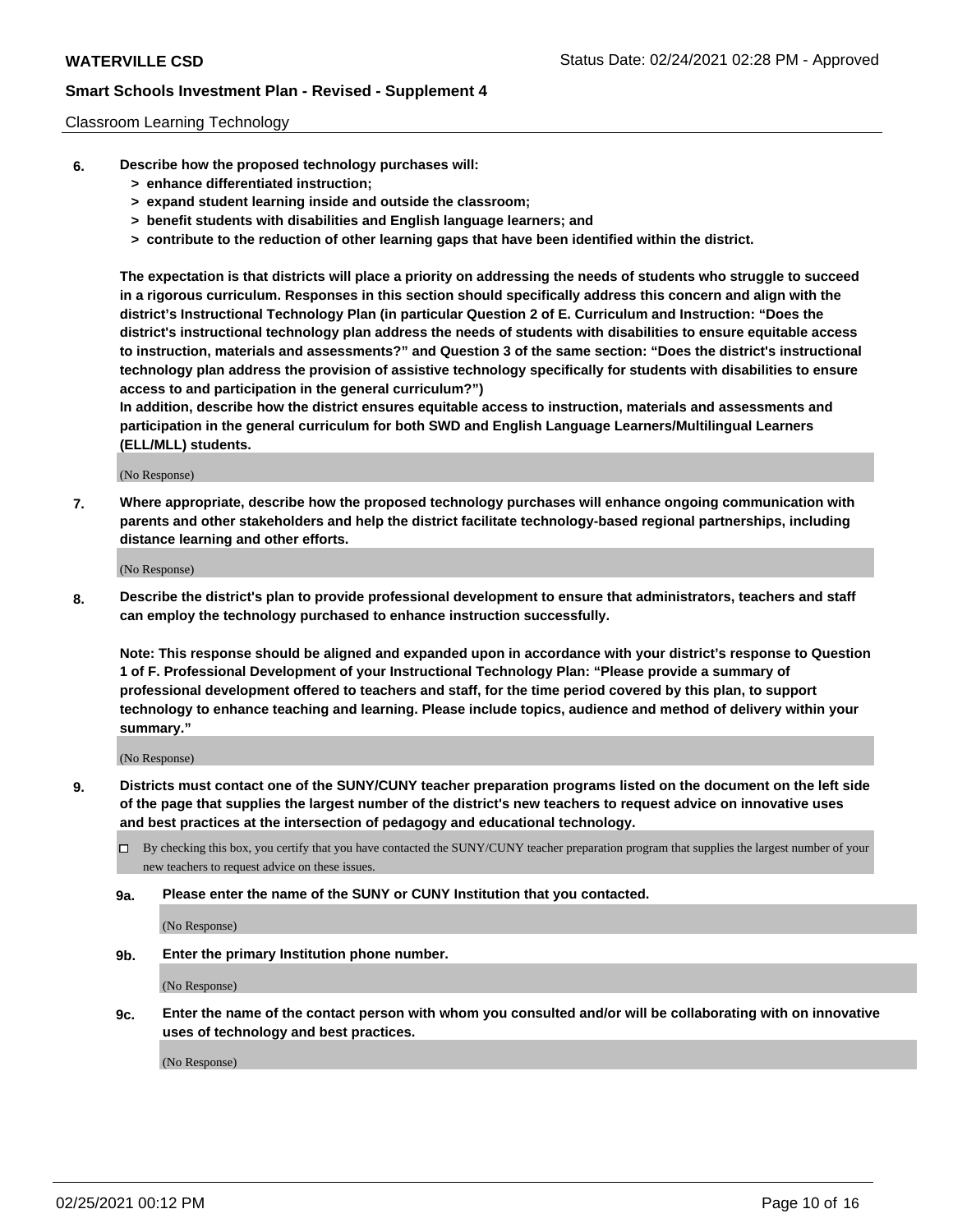#### Classroom Learning Technology

**10. To ensure the sustainability of technology purchases made with Smart Schools funds, districts must demonstrate a long-term plan to maintain and replace technology purchases supported by Smart Schools Bond Act funds. This sustainability plan shall demonstrate a district's capacity to support recurring costs of use that are ineligible for Smart Schools Bond Act funding such as device maintenance, technical support, Internet and wireless fees, maintenance of hotspots, staff professional development, building maintenance and the replacement of incidental items. Further, such a sustainability plan shall include a long-term plan for the replacement of purchased devices and equipment at the end of their useful life with other funding sources.**

 $\Box$  By checking this box, you certify that the district has a sustainability plan as described above.

**11. Districts must ensure that devices purchased with Smart Schools Bond funds will be distributed, prepared for use, maintained and supported appropriately. Districts must maintain detailed device inventories in accordance with generally accepted accounting principles.**

By checking this box, you certify that the district has a distribution and inventory management plan and system in place.

#### **12. Please detail the type, quantity, per unit cost and total cost of the eligible items under each sub-category.**

| Select the allowable expenditure<br>type.<br>Repeat to add another item under | Item to be Purchased | Quantity      | Cost per Item | <b>Total Cost</b> |
|-------------------------------------------------------------------------------|----------------------|---------------|---------------|-------------------|
| each type.<br>(No Response)                                                   | (No Response)        | (No Response) | (No Response) | 0.00              |
|                                                                               |                      | 0             | 0.00          |                   |

#### **13. Final 2014-15 BEDS Enrollment to calculate Nonpublic Sharing Requirement (no changes allowed.)**

|            | <b>Public Enrollment</b> | Nonpublic Enrollment | <b>Total Enrollment</b> | Nonpublic<br>l Percentage |
|------------|--------------------------|----------------------|-------------------------|---------------------------|
| Enrollment | 774                      |                      | 774.00                  | 0.00                      |

#### **14. If you are submitting an allocation for Classroom Learning Technology complete this table.**

|                         | Public School Sub-Allocation | <b>Estimated Nonpublic Loan</b><br>Amount<br>(Based on Percentage Above) | <b>Estimated Total Public and</b><br>Nonpublic Sub-Allocation |
|-------------------------|------------------------------|--------------------------------------------------------------------------|---------------------------------------------------------------|
| Interactive Whiteboards | (No Response)                | 0.00                                                                     | 0.00                                                          |
| Computer Servers        | (No Response)                | 0.00                                                                     | 0.00                                                          |
| Desktop Computers       | (No Response)                | 0.00                                                                     | 0.00                                                          |
| <b>Laptop Computers</b> | (No Response)                | 0.00                                                                     | 0.00                                                          |
| <b>Tablet Computers</b> | (No Response)                | 0.00                                                                     | 0.00                                                          |
| Other Costs             | (No Response)                | 0.00                                                                     | 0.00                                                          |
| Totals:                 | 0.00                         | 0                                                                        | 0                                                             |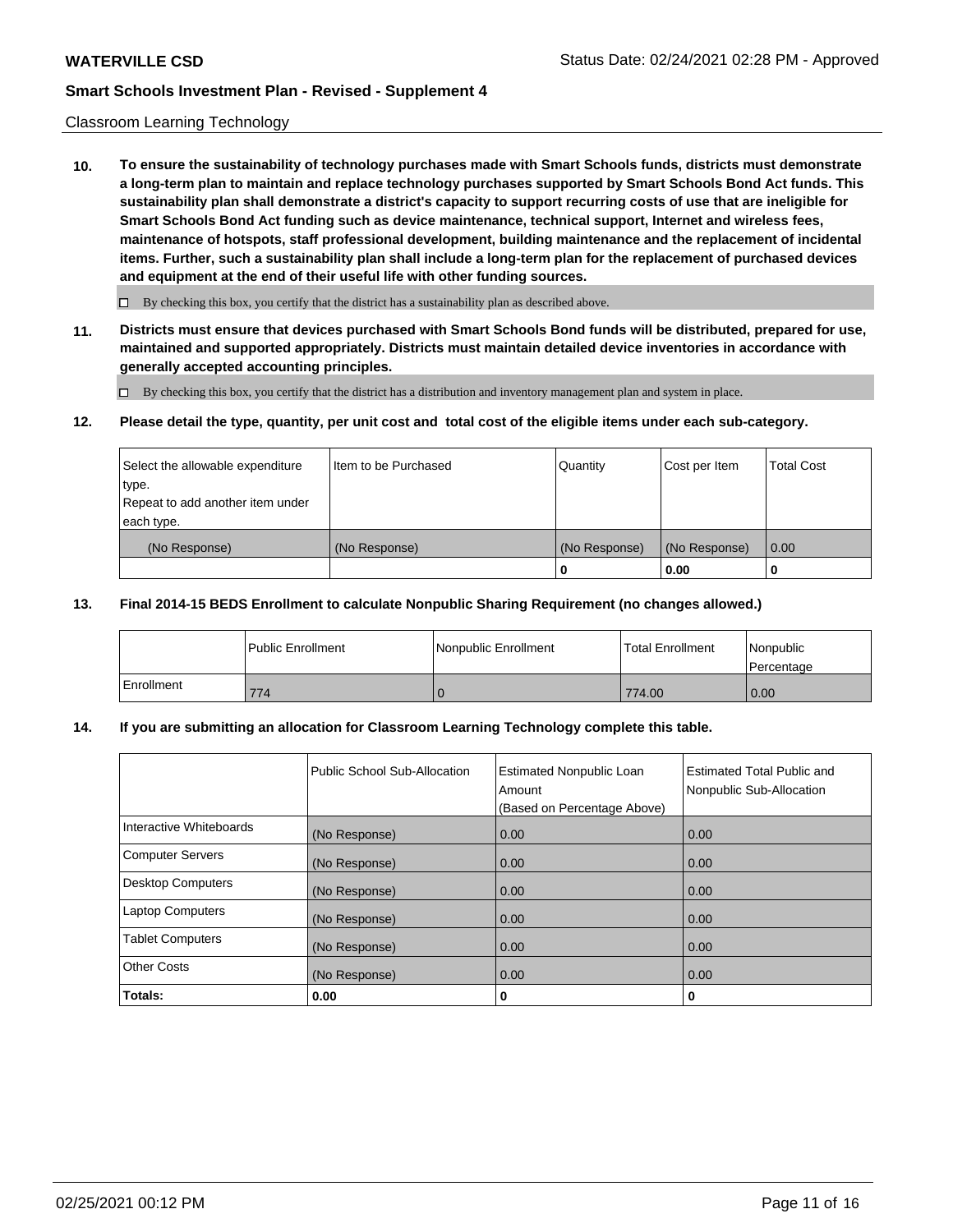#### Pre-Kindergarten Classrooms

**1. Provide information regarding how and where the district is currently serving pre-kindergarten students and justify the need for additional space with enrollment projections over 3 years.**

(No Response)

- **2. Describe the district's plan to construct, enhance or modernize education facilities to accommodate prekindergarten programs. Such plans must include:**
	- **Specific descriptions of what the district intends to do to each space;**
	- **An affirmation that new pre-kindergarten classrooms will contain a minimum of 900 square feet per classroom;**
	- **The number of classrooms involved;**
	- **The approximate construction costs per classroom; and**
	- **Confirmation that the space is district-owned or has a long-term lease that exceeds the probable useful life of the improvements.**

(No Response)

**3. Smart Schools Bond Act funds may only be used for capital construction costs. Describe the type and amount of additional funds that will be required to support ineligible ongoing costs (e.g. instruction, supplies) associated with any additional pre-kindergarten classrooms that the district plans to add.**

(No Response)

**4. All plans and specifications for the erection, repair, enlargement or remodeling of school buildings in any public school district in the State must be reviewed and approved by the Commissioner. Districts that plan capital projects using their Smart Schools Bond Act funds will undergo a Preliminary Review Process by the Office of Facilities Planning.**

**Please indicate on a separate row each project number given to you by the Office of Facilities Planning.**

| Project Number |  |
|----------------|--|
| (No Response)  |  |
|                |  |

**5. Please detail the type, quantity, per unit cost and total cost of the eligible items under each sub-category.**

| Select the allowable expenditure | Item to be purchased | Quantity      | Cost per Item | <b>Total Cost</b> |
|----------------------------------|----------------------|---------------|---------------|-------------------|
| type.                            |                      |               |               |                   |
| Repeat to add another item under |                      |               |               |                   |
| each type.                       |                      |               |               |                   |
| (No Response)                    | (No Response)        | (No Response) | (No Response) | 0.00              |
|                                  |                      | υ             | 0.00          |                   |

**6. If you have made an allocation for Pre-Kindergarten Classrooms, complete this table. Note that the calculated Total at the bottom of the table must equal the Total allocation for this category that you entered in the SSIP Overview overall budget.**

|                                          | Sub-Allocation |
|------------------------------------------|----------------|
| Construct Pre-K Classrooms               | (No Response)  |
| Enhance/Modernize Educational Facilities | (No Response)  |
| <b>Other Costs</b>                       | (No Response)  |
| Totals:                                  | 0.00           |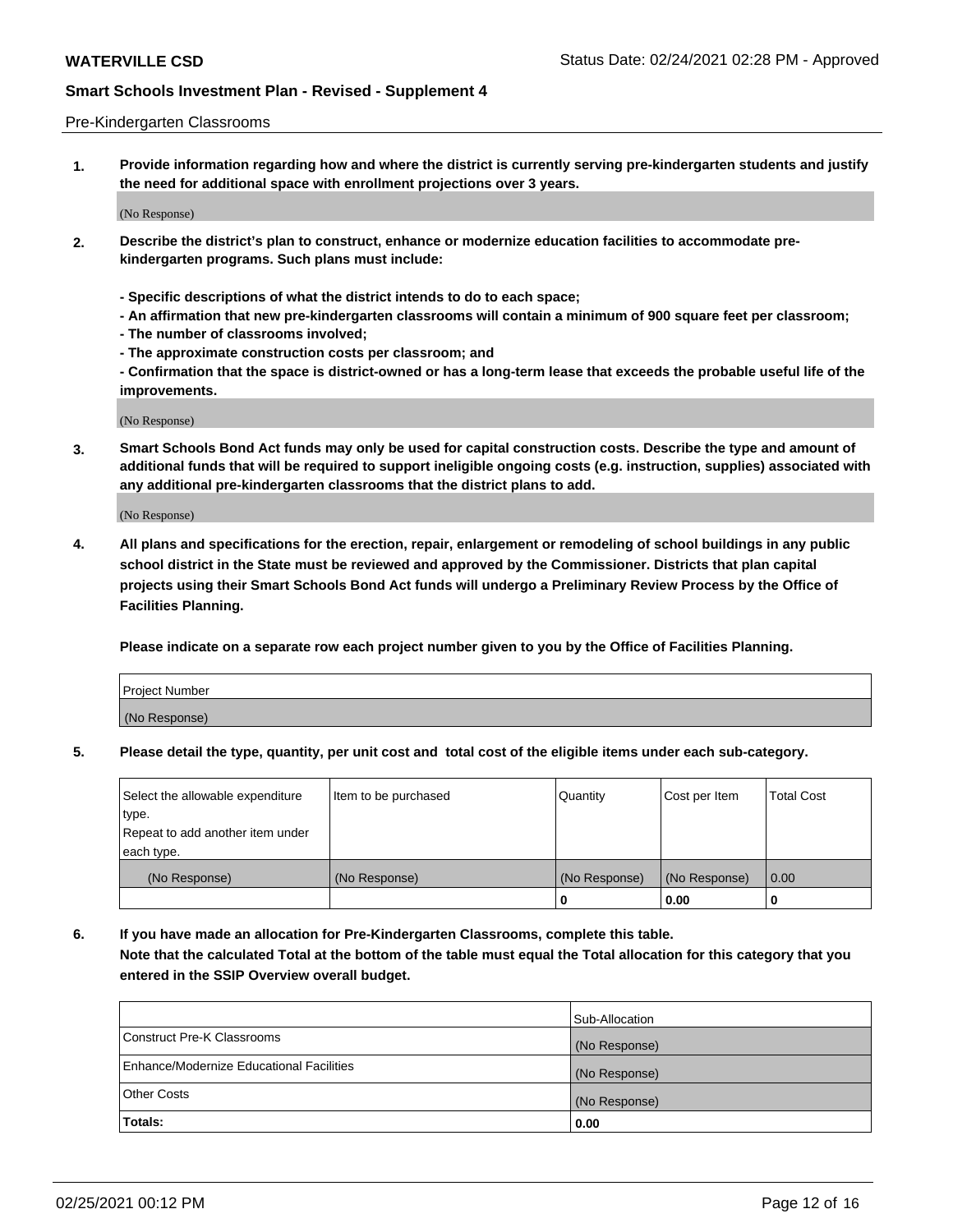Replace Transportable Classrooms

**1. Describe the district's plan to construct, enhance or modernize education facilities to provide high-quality instructional space by replacing transportable classrooms.**

(No Response)

**2. All plans and specifications for the erection, repair, enlargement or remodeling of school buildings in any public school district in the State must be reviewed and approved by the Commissioner. Districts that plan capital projects using their Smart Schools Bond Act funds will undergo a Preliminary Review Process by the Office of Facilities Planning.**

**Please indicate on a separate row each project number given to you by the Office of Facilities Planning.**

| Project Number |  |
|----------------|--|
|                |  |
|                |  |
|                |  |
| (No Response)  |  |
|                |  |
|                |  |

**3. For large projects that seek to blend Smart Schools Bond Act dollars with other funds, please note that Smart Schools Bond Act funds can be allocated on a pro rata basis depending on the number of new classrooms built that directly replace transportable classroom units.**

**If a district seeks to blend Smart Schools Bond Act dollars with other funds describe below what other funds are being used and what portion of the money will be Smart Schools Bond Act funds.**

(No Response)

**4. Please detail the type, quantity, per unit cost and total cost of the eligible items under each sub-category.**

| Select the allowable expenditure | Item to be purchased | Quantity      | Cost per Item | Total Cost |
|----------------------------------|----------------------|---------------|---------------|------------|
| ∣type.                           |                      |               |               |            |
| Repeat to add another item under |                      |               |               |            |
| each type.                       |                      |               |               |            |
| (No Response)                    | (No Response)        | (No Response) | (No Response) | 0.00       |
|                                  |                      | u             | 0.00          |            |

**5. If you have made an allocation for Replace Transportable Classrooms, complete this table. Note that the calculated Total at the bottom of the table must equal the Total allocation for this category that you entered in the SSIP Overview overall budget.**

|                                                | Sub-Allocation |
|------------------------------------------------|----------------|
| Construct New Instructional Space              | (No Response)  |
| Enhance/Modernize Existing Instructional Space | (No Response)  |
| Other Costs                                    | (No Response)  |
| Totals:                                        | 0.00           |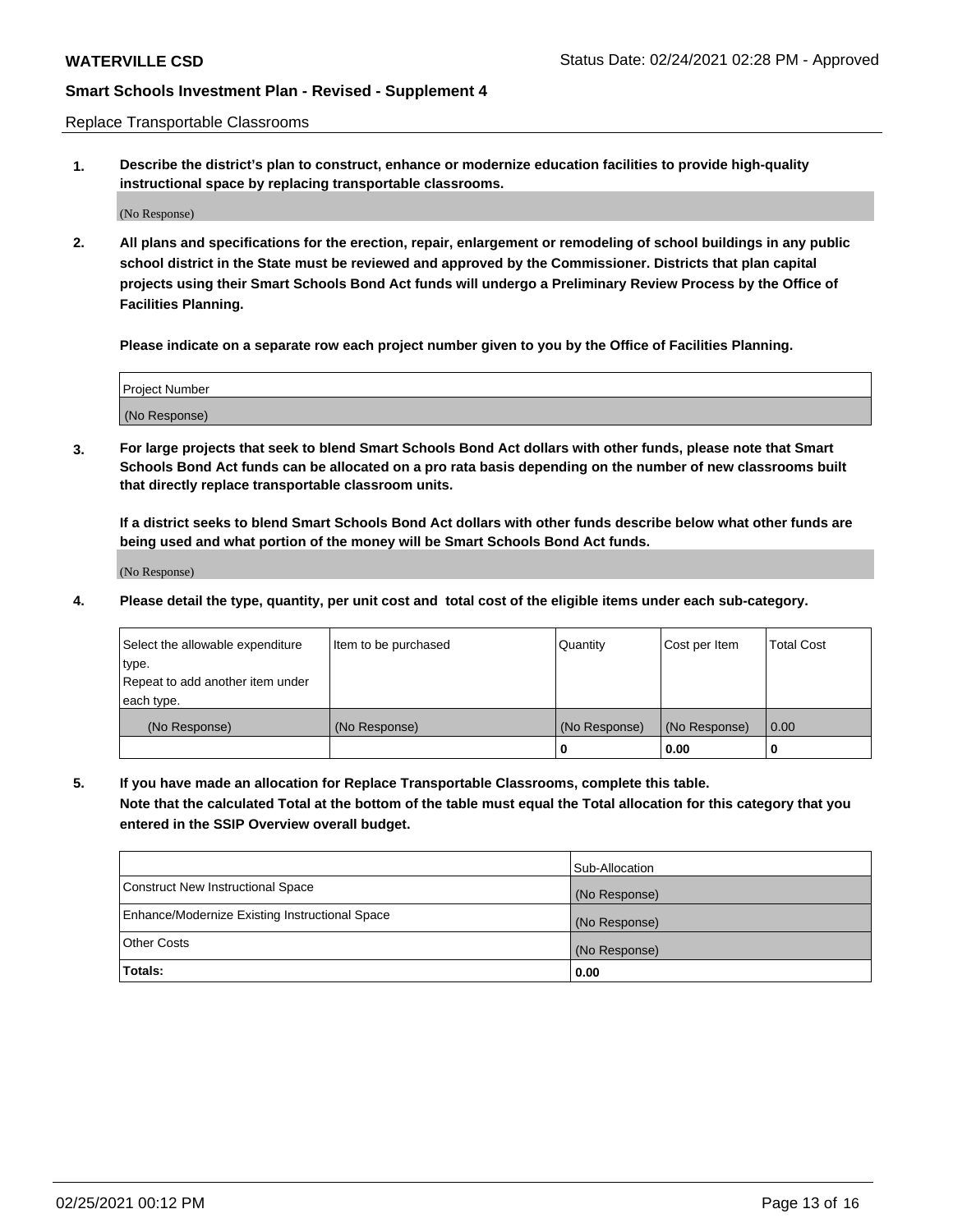#### High-Tech Security Features

### **1. Describe how you intend to use Smart Schools Bond Act funds to install high-tech security features in school buildings and on school campuses.**

Waterville Central School is committed to providing a safe and secure learning environment for the students. This is composed of many components. This plan addresses two of those components. Video security and door security. Waterville has an existing video security system. It covers a limited portion of the two classroom buildings. The proposed system will expand the coverage to additional areas of the buildings and the campus. In addition, the storage server will be upgraded. The current server is old and has limited capacity. The new server will offer the capacity required by the additional cameras as well as an extended storage time. The district will no longer "over write" events a few days after they occur. They can store events for several weeks and also have the capacity to archive an individual video clip for an extended time period as required. The main entrances at Waterville's two buildings have electronic door controls. This plan will allow the district to expand the electronic doors controls to additional doors. The additional doors will have "key fob" swipes. Reducing the number of people with keys and allowing administrative staff to monitor when a door is propped open. Finally, the district also wishes to install a system of blue lights. In the event that the district is forced into a situation that they must go into "lock down." A system of blue lights on the exterior of the building will warn parents and visitors to stay away.

**2. All plans and specifications for the erection, repair, enlargement or remodeling of school buildings in any public school district in the State must be reviewed and approved by the Commissioner. Smart Schools plans with any expenditures in the High-Tech Security category require a project number from the Office of Facilities Planning. Districts must submit an SSBA LOI and receive project numbers prior to submitting the SSIP. As indicated on the LOI, some projects may be eligible for a streamlined review and will not require a building permit. Please indicate on a separate row each project number given to you by the Office of Facilities Planning.**

| <b>Project Number</b> |  |
|-----------------------|--|
| 41-19-02-04-7-999-002 |  |

**3. Was your project deemed eligible for streamlined Review?**

Yes  $\boxtimes$  No

#### **4. Include the name and license number of the architect or engineer of record.**

| Name                 | License Number |
|----------------------|----------------|
| <b>Chris Crolius</b> | 22954          |

**5. Please detail the type, quantity, per unit cost and total cost of the eligible items under each sub-category.**

| Select the allowable expenditure  | Item to be purchased                                    | Quantity       | Cost per Item | <b>Total Cost</b> |
|-----------------------------------|---------------------------------------------------------|----------------|---------------|-------------------|
| type.                             |                                                         |                |               |                   |
| Repeat to add another item under  |                                                         |                |               |                   |
| each type.                        |                                                         |                |               |                   |
| <b>Electronic Security System</b> | Avigilon: NVR4, Education Series,<br>96TB, RAID6, No OS |                | 19,585.00     | 19.585.00         |
| <b>Electronic Security System</b> | Interior Cameras 5 MP                                   | 40             | 1,100.00      | 44,000.00         |
| <b>Electronic Security System</b> | <b>Exterior Cameras 16 Mp</b>                           | 8              | 13.500.00     | 108,000.00        |
| <b>Electronic Security System</b> | <b>Blue Light notification System</b>                   |                | 4,000.00      | 4,000.00          |
| <b>Electronic Security System</b> | Installation of Blue Light Notification<br>System       | 1              | 16,000.00     | 16,000.00         |
| <b>Electronic Security System</b> | Installation of Video Security                          |                | 15,000.00     | 15,000.00         |
| <b>Entry Control System</b>       | Siemens: 16x19in Panel Enclosure,<br><b>Hinged Door</b> | $\overline{4}$ | 150.00        | 600.00            |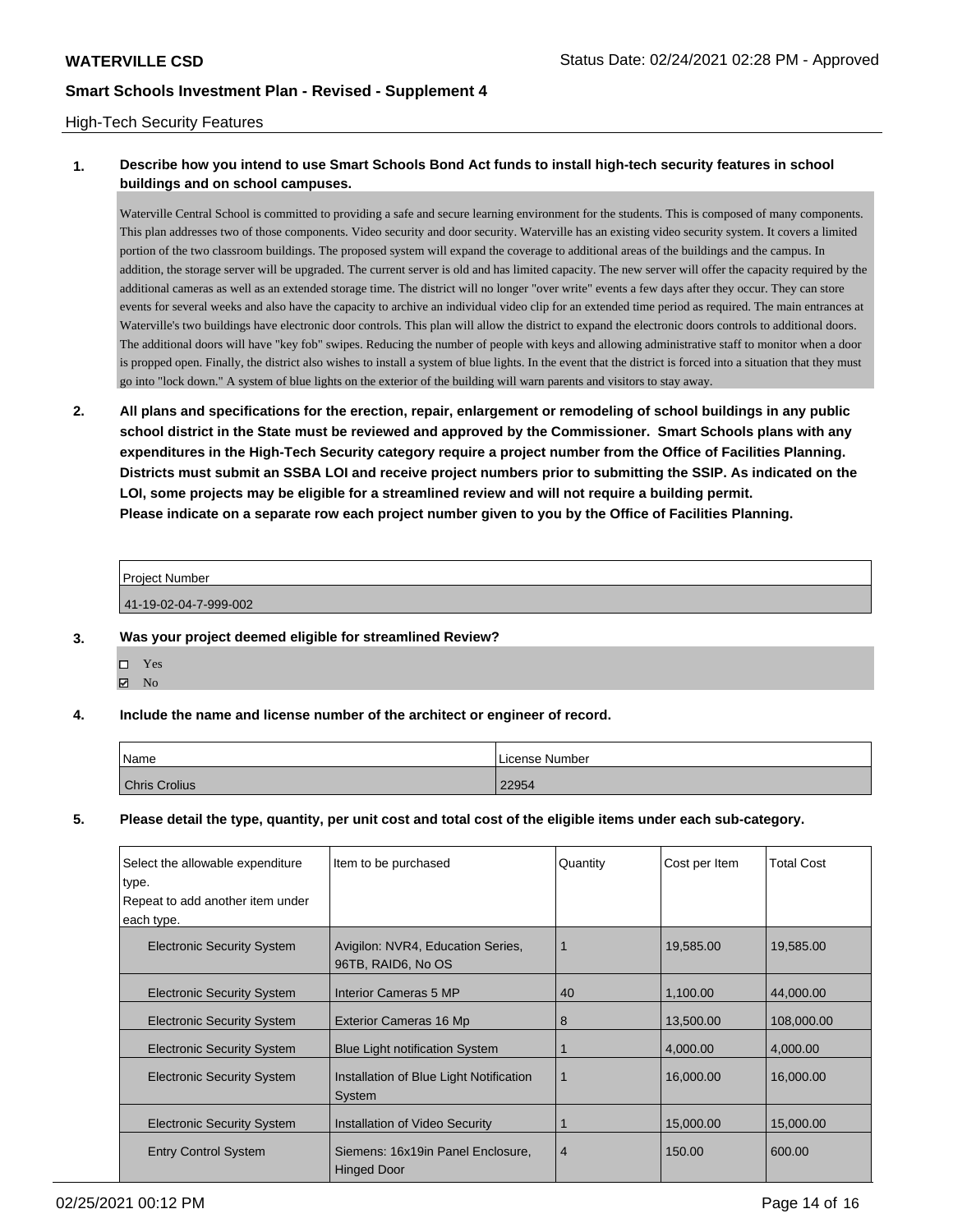High-Tech Security Features

| Select the allowable expenditure<br>type.<br>Repeat to add another item under<br>each type. | Item to be purchased                                                                                                 | Quantity         | Cost per Item | <b>Total Cost</b> |
|---------------------------------------------------------------------------------------------|----------------------------------------------------------------------------------------------------------------------|------------------|---------------|-------------------|
| <b>Entry Control System</b>                                                                 | Altronix: 6/12/24 Vdc 2.5 A, Switching<br><b>Power Supply</b>                                                        | $\overline{4}$   | 35.00         | 140.00            |
| <b>Entry Control System</b>                                                                 | Avigilon: 2-Door Intelligent Controller,<br>8 In, 4 Relay Outputs, 12-24Vdc,<br>RS485 (Replaces 2DR)                 | $\overline{4}$   | 1,097.00      | 4,388.00          |
| <b>Entry Control System</b>                                                                 | Avigilon: 1-Door Intelligent Controller,<br>2 In, 2 Relay Outputs, PoE/PoE+ or<br>12Vdc, RS485 (Replaces 1DR)        | $\overline{4}$   | 584.00        | 2,336.00          |
| <b>Entry Control System</b>                                                                 | HID: iClass/multiClass SE R40/RP40<br>Reader, HID Prox, Legacy, Wiegand,<br><b>Black</b>                             | $\boldsymbol{8}$ | 252.00        | 2,016.00          |
| <b>Entry Control System</b>                                                                 | Avigilon: 1-Door Interface Module, Mag<br>or Wiegand, 2 In, 2 Relay Outputs, 12-<br>24Vdc, RS485                     | $\overline{4}$   | 305.00        | 1,220.00          |
| <b>Entry Control System</b>                                                                 | Barix: Barionet 50, Prog I/O Device<br>Server w/Web Server, Modbus/TCP<br>and SNMP, 2 Serial Ports, 4 DI, 4 DO       | 2                | 192.00        | 384.00            |
| <b>Entry Control System</b>                                                                 | <b>Bosch: Intrusion Detection Control</b><br>Panel, PC Board Only, Replacement<br>for B series                       | 6                | 631.00        | 3,786.00          |
| <b>Electronic Security System</b>                                                           | <b>Electronic Security Contingency</b>                                                                               | $\mathbf{1}$     | 5,000.00      | 5,000.00          |
| <b>Entry Control System</b>                                                                 | <b>Altronix: Offline Switching Power</b><br>Supply, 115 Vac, 24 Vdc 12 A Output,<br>with AC Fail & Low Battery Alarm | $\overline{2}$   | 327.00        | 654.00            |
| <b>Entry Control System</b>                                                                 | Cat 6A cabling                                                                                                       | 8                | 350.00        | 2,800.00          |
| <b>Other Costs</b>                                                                          | <b>Architect Fees</b>                                                                                                | 1                | 12,000.00     | 12,000.00         |
| <b>Entry Control System</b>                                                                 | <b>Entry Control Construction</b><br>Contingency                                                                     | $\mathbf{1}$     | 5,000.00      | 5,000.00          |
| <b>Entry Control System</b>                                                                 | Installation of Entry Control System                                                                                 | $\mathbf 1$      | 18,000.00     | 18,000.00         |
| <b>Electronic Security System</b>                                                           | Avigilon Enterprise Web Based<br>Appliance for 16 Readers                                                            | $\overline{2}$   | 3,244.00      | 6,488.00          |
|                                                                                             |                                                                                                                      | 104              | 116,352.00    | 271,397           |

**6. If you have made an allocation for High-Tech Security Features, complete this table. Enter each Sub-category Public Allocation based on the the expenditures listed in Table #5.**

|                                                      | Sub-Allocation    |
|------------------------------------------------------|-------------------|
| Capital-Intensive Security Project (Standard Review) | $\overline{0.00}$ |
| <b>Electronic Security System</b>                    | 218,073.00        |
| <b>Entry Control System</b>                          | 41,324.00         |
| Approved Door Hardening Project                      | 0.00              |